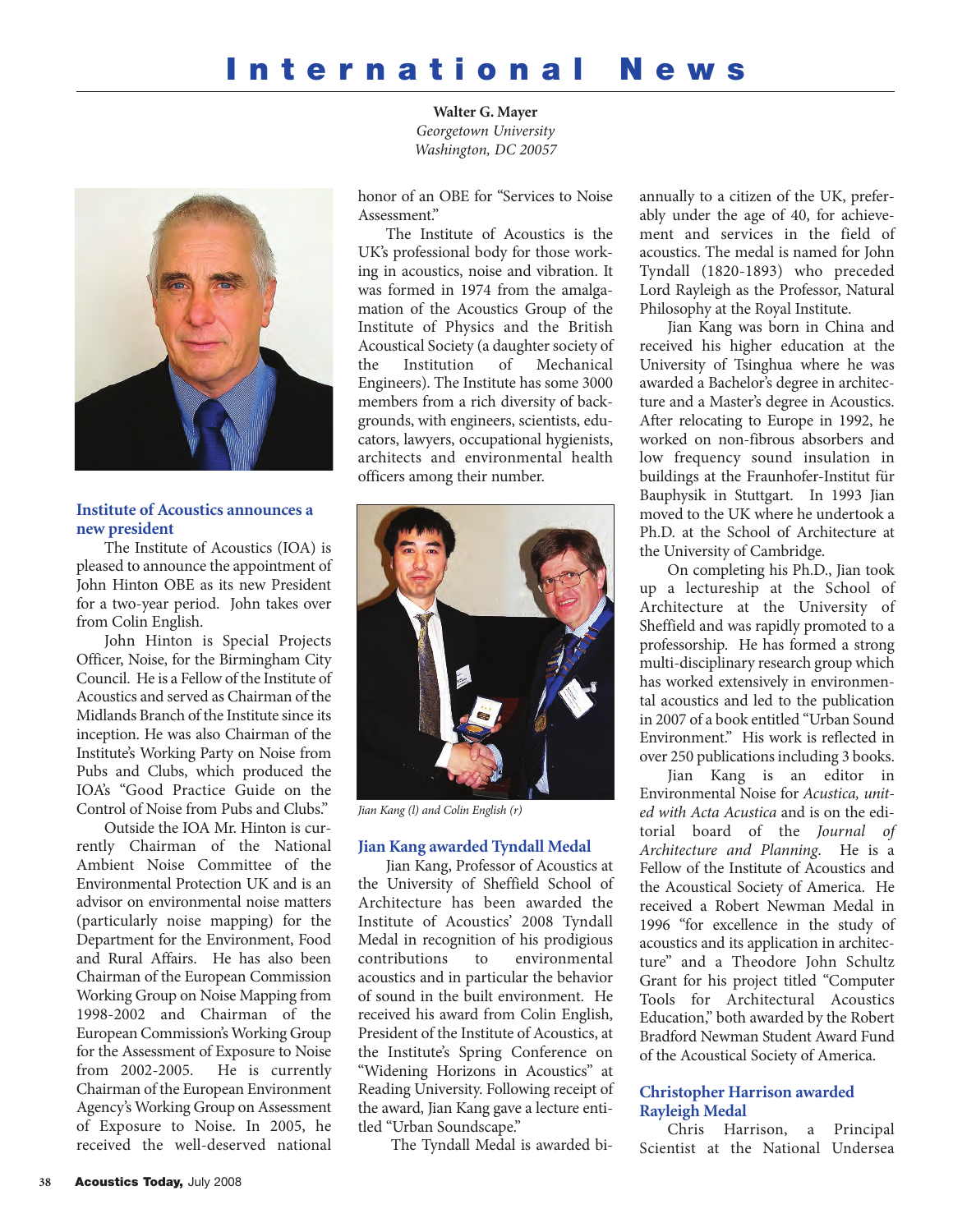

*Chris Harrison (l) and Colin English (r)*

Research Centre in Italy, was awarded the Institute of Acoustics' premier award, the Rayleigh Medal, for his pioneering work, which has spanned four decades, resulting in genuine innovations that have challenged how we look at existing concepts in underwater acoustics. The presentation was made by Colin English, President of the Institute of Acoustics at the Institute's recent Spring Conference on Widening Horizons in Acoustics which was held at Reading University.

The Rayleigh Medal is awarded without regard to age to persons of undoubted renown for outstanding contributions to acoustics. It is normally presented to a UK acoustician in even numbered years and an overseas acoustician in odd numbered years. The medal is named after John William Strutt, Third Baron Rayleigh (1842-1919), a very versatile physicist who conducted both experimental and theoretical research in virtually every branch of the subject. A graduate, fellow and eventually Chancellor of Cambridge University, he was a fellow and president of the Royal Society. His book *The Theory of Sound* remains a landmark text in the development of acoustics.

Chris Harrison began research at the Scott Polar Research Institute, Cambridge in 1968 depth sounding the Antarctic Ice Sheet by airborne radar. Between 1973 and 1978 he worked in underwater acoustics at Admiralty Research Laboratory, Teddington, London and Naval Research Laboratory, Washington, DC on long range reverberation and 3D propagation. Then he spent 20 years in consultancy developing propagation, noise, and sonar performance models (INSIGHT, CANARY, DINAMO). In 1999 he joined NATO Undersea Research Centre (formerly SACLANTCEN) where he has worked on various experimental techniques for extracting seabed properties from ambient noise. He has taken part in reverberation experiments and produced analytical reverberation models for complex environments and a numerical multistaic sonar performance model (SUPREMO).

Dr. Harrison is a Fellow of the Acoustical Society of America (ASA) and is a member of the ASA Technical Committee on Underwater Acoustics.



*Kevin Macan-Lind, Chief Executive of the Institute of Acoustics, found some interesting reading material at the European Acoustics*  $A$ *ssociation* booth *Acoustics'08 Paris.*

#### **International Meetings Calendar**

| 2008           |                                                             | 3-5 October   | 7th International Conference on Auditorium    |
|----------------|-------------------------------------------------------------|---------------|-----------------------------------------------|
| 25-28 August   | 1st International Conference on Water Side                  |               | Acoustics, Oslo, Norway [ioa.org.uk]          |
|                | Security, Lyngby, Denmark [www.wss2008.org]                 | 6–8 October   | Acoustics Week in Canada, Vancouver, B.C.,    |
| 25-29 August   | 10th International Conference on Music                      |               | Canada [www.caa-aca.ca/vancouver2008]         |
|                | Perception and Cognition (ICMPC 10),                        | 14-15 October | Underwater Noise Measurement, Impact          |
|                | Sapporo, Japan [icmpc10.typepad.jp]                         |               | Mitigation, Southampton, UK<br>and            |
| 8-12 September | International Symposium on Underwater                       |               | [www.ioa.org.uk/ viewupcoming.asp]            |
|                | Reverberation and Clutter, Lerici, Italy                    | 21-22 October | Institute of Acoustics (UK) Autumn            |
|                | [i <sub>surc</sub> 2008.org]                                |               | Conference 2008, Oxford, UK [Wet:ioa.org.uk]  |
| 9-11 September | 6th International Symposium on Ultrasonic                   | 21-23 October | International Conference on Low Frequency     |
|                | Doppler Methods for Fluid Mechanics and                     |               | Noise and Vibration, Tokyo, Japan             |
|                | Fluid Engineering, Prague, Czech Republic                   |               | [www.lowerfrequency 2008.org]                 |
|                | [isud6.fsv.cvut.cz]                                         | 21–24 October | Acústica 2008, Coimbra,<br>Portugal           |
|                | 10-12 September Autumn Meeting of the Acoustical Society of |               | [www.spacustica.pt]                           |
|                | Japan, Fukuoka, Japan [ww.asj.gr.jp/index-                  | 26–29 October | Inter-noise 2008,<br>Shanghai,<br>China       |
|                | en.html                                                     |               | [www.internoise 2008.org]                     |
|                | 15–17 September International Conference on Noise and       | 27–31 October | XX Session of the Russian Acoustical Society, |
|                | Vibration Engineering (ISMA2008), Leuven,                   |               | Moscow, Russia [rao.ankin.ru]                 |
|                | Belgium [www.isma-isaac.be]                                 | 30–31 October | Autumn Conference of the Swiss Acoustical     |
|                | 22-26 September INTERSPEECH 2008-10th ICSLP, Brisbane,      |               | Society, Lansanne, Switzerland [www.sga-      |
|                | Australia [www.interspeech2008.org]                         |               | ssa.ch                                        |